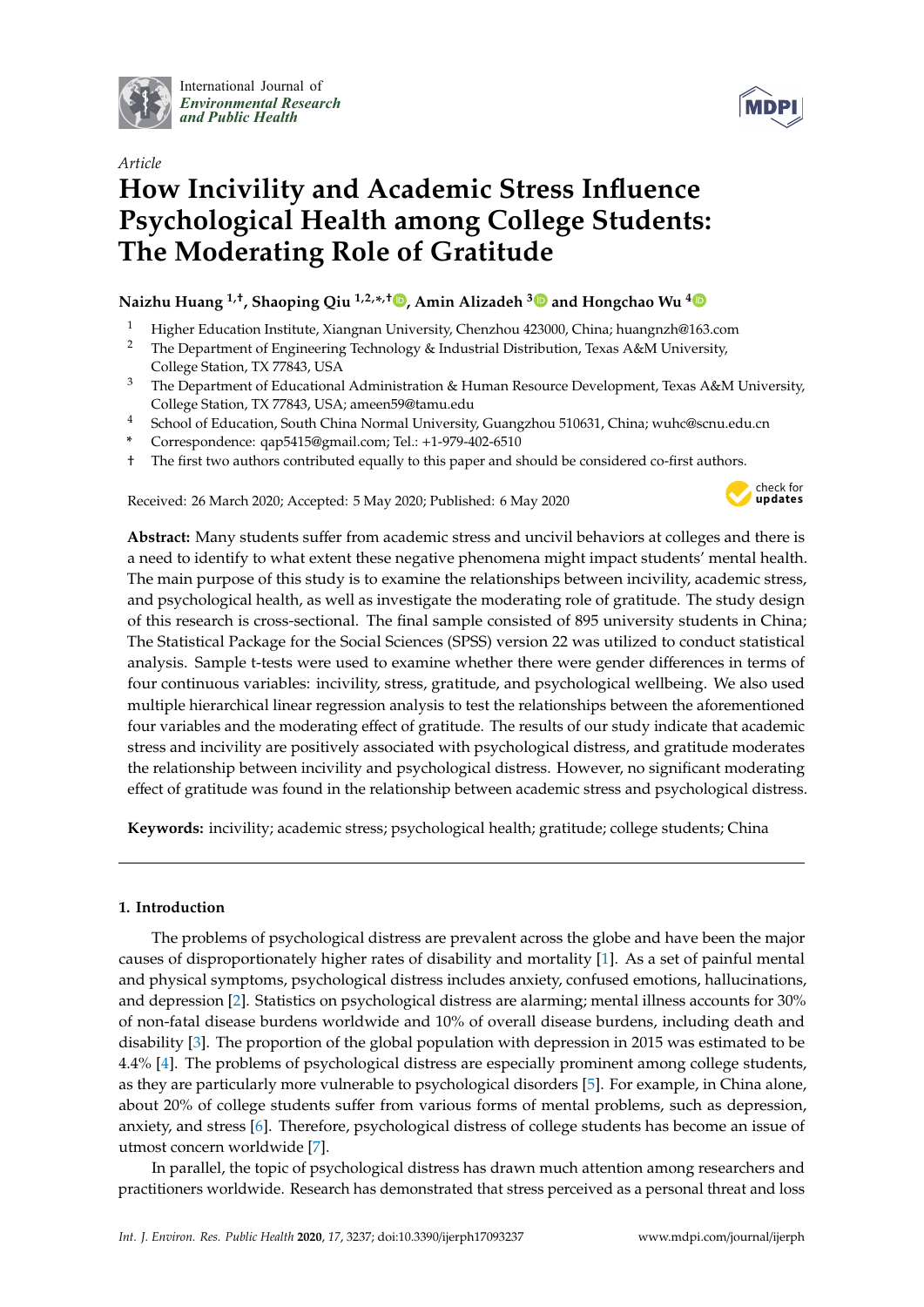of control contribute to problems of psychological distress [\[8\]](#page-8-5). Psychological stress derives from a threat to losing control of resources and lack of gained resources, according to the Conservation of Resources Theory [\[9\]](#page-8-6). Therefore, individuals who perceive themselves as having a large amount of pressure are more prone to develop psychological discomfort and negative emotions [\[10\]](#page-8-7). This argument is corroborated by mounting empirical evidence. For example, a meta-analysis study conducted by LePine et al. [\[11\]](#page-8-8) demonstrated that stress is positively related to psychological strain, such as anxiety, depersonalization, depression, and emotional exhaustion. Recently, Wu et al. [\[12\]](#page-8-9) identified that both challenge and hindrance stressors have detrimental effects on psychological distress among schoolteachers in Chinese schools, as they see these stresses as a threat or have little control over them. As college students transition into young adulthood, they are more likely to suffer from many stresses because during this process they need to strike a balance between competing demands related to academics, social relationships, and personal needs [\[13,](#page-8-10)[14\]](#page-8-11). Most of the time, academic stresses such as those imposed by academic assignments at schools pose a huge threat for college students, as they view having little control over the situation.

Like academic stress, uncivil behaviors or comments can arguably be considered as one type of stress that individuals might socially encounter on a regular basis [\[15\]](#page-8-12). Incivility refers to rude speech or behavior, impoliteness, bad manners, and inappropriateness [\[16\]](#page-8-13). It is a form of discourteous communication that violates the norms of mutual respect. In the context of college, incivility is instigated by classmates and other college students or faculty members. Even though some of these uncivil behaviors or language might appear vague as far as intent to harm, the recipients most likely feel threatened depending on their personality traits, state, and social support. Lane and McCourt [\[17\]](#page-8-14) contended that incivility may contribute to increased health problems. A growing body of empirical research provides strong support for this argument. For instance, treating customer incivility as a specific minor daily stress, Arnold and Walsh [\[18\]](#page-8-15) found a positive association between customer incivility and employees' psychological wellbeing. Studying daily email communications, Park et al. [\[19\]](#page-8-16) revealed that employees reported higher levels of affective, physical distress at the end of the workday after experiencing cyber incivility, resulting in higher distress even the next morning. A recent integrative review conducted by Rose et al. [\[20\]](#page-8-17) investigated student-to-student incivility. They disclosed that students who encounter incivility tend to experience a variety of physical, emotional, and psychological stress.

While both academic stress and incivility pose potential external threats to people who subsequently might experience psychological harm, gratitude could be inversely related to indicators of psychological distress, such as stress and depression [\[21,](#page-8-18)[22\]](#page-8-19). Gratitude is defined as an affective human characteristic directed towards other people that results from a proactive acknowledgement that one has obtained a positive outcome and others have made certain sacrifices for this positive outcome [\[23\]](#page-8-20). Emmons [\[24\]](#page-8-21) suggested that a grateful attitude towards life tends to provide protection when people are facing hardship and turmoil and allows for the development of a more powerful resilience to deal with adversity and crisis. The expression of appreciation has the potential power to transform stress into opportunity [\[25\]](#page-9-0). Individuals with high gratitude to others are more likely to appreciate daily events in life, which in turn could facilitate adaptive coping to curb stress [\[26](#page-9-1)[,27\]](#page-9-2). In other words, gratitude can play a buffering role in the relationship between stress and psychological distress [\[28\]](#page-9-3).

In this study, we especially focus on Chinese college students. The purpose of this study is to examine relationships between incivility, academic stress, and psychological health, as well as investigate the moderating role of gratitude. To this end, we proposed the following hypotheses based on the reasoning and literature above. Hypothesis 1: There is a positive association between incivility and psychological distress. Hypothesis 2: There is a positive relationship between academic stress and psychological distress. Hypothesis 3: Gratitude moderates the relationship between incivility and psychological distress. Hypothesis 4: Gratitude moderates the relationship between academic stress and psychological distress. Both positive relationships of incivility and academic stress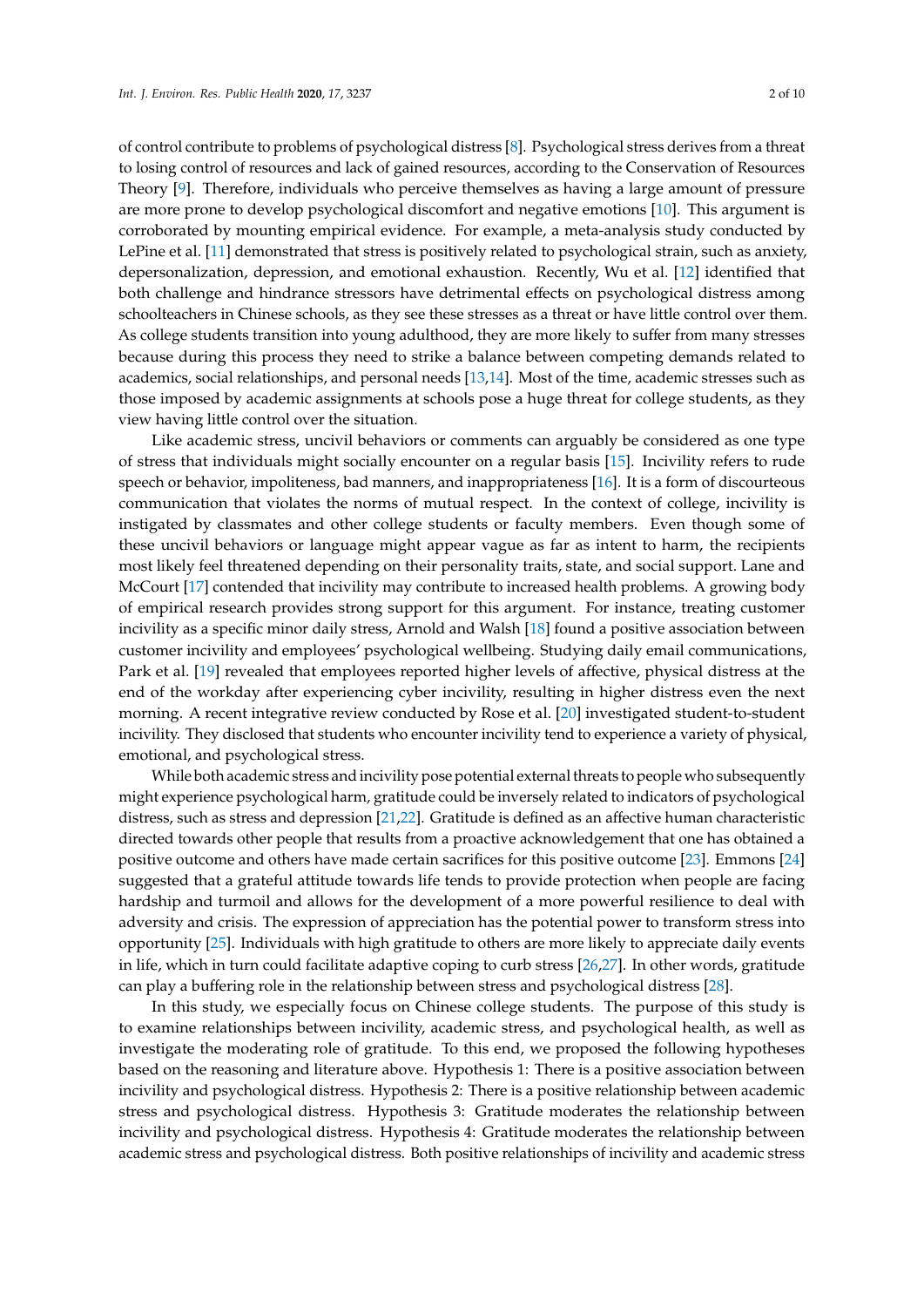<span id="page-2-0"></span>with psychological distress would be weaker for those who express more gratitude to others in life. The conceptual model is provided in Figure [1.](#page-2-0)



**Figure 1.** Conceptual model. **Figure 1.** Conceptual model.

# **2. Materials and Methods 2. Materials and Methods**

# *2.1. Participants and Procedure 2.1. Participants and Procedure*

The study design of this research was cross-sectional. Data were obtained from students in November 2019 at a large university in South China. Since the survey was administered in Chinese, November 2019 at a large university in South China. Since the survey was administered in Chinese, and we used instruments originally developed in Western countries, we conducted a back-translation to guarantee that the meaning of the instrument items was accurate and culturally appropriate. to guarantee that the meaning of the instrument items was accurate and culturally appropriate. Prior Prior to conducting the survey, a pilot study was carried out using 40 students to assess clarity, length, to conducting the survey, a pilot study was carried out using 40 students to assess clarity, length, comprehensiveness, and completion time of the measures. The survey instrument was distributed comprehensiveness, and completion time of the measures. The survey instrument was distributed via the internal email listserv of the university to 19,532 students who came from all provinces of via the internal email listserv of the university to 19,532 students who came from all provinces of China. A total of 1425 students participated in this study and returned their responses. After excluding China. A total of 1425 students participated in this study and returned their responses. After incomplete questionnaires, we obtained 895 valid, usable data cases with a response rate of 4.58%. excluding incomplete questionnaires, we obtained 895 valid, usable data cases with a response rate Therefore, the final sample consisted of 895 university students. The study design of this research was cross-sectional. Data were obtained from students in

Among participants, 695 (77.7%) were female students. The average age was 19.14 years Among participants, 695 (77.7%) were female students. The average age was 19.14 years old. In old. In total, 392 students (43.8%) were freshman while 352 (39.3%) were sophomores. In addition, total, 392 students (43.8%) were freshman while 352 (39.3%) were sophomores. In addition, 357 participants (39.9%) reported that their monthly family income was between 3000 to 5000 RMB 357 participants (39.9%) reported that their monthly family income was between 3000 to 5000 RMB Yuan, while only 37 respondents reported their family earned 11,000 or above RMB Yuan per month. Yuan, while only 37 respondents reported their family earned 11,000 or above RMB Yuan per month. Most students reported that their father (40.6%) and mother (40.1%) only graduated from middle school. A vast majority of students (493, 55.1%) originally came from the province where the university is state majority of students (493, 55.1%) originally came from the province where the province where the province located. However, the remaining participants were roughly evenly distributed among other provinces<br>at China mong for the remaining participants were roughly evenly distributed among other provinces of China except for three autonomous regions.

#### *2.2. Measures*

to ensuring participating students' anonymity and confidentiality, we used a few negatively worded items in the survey to reduce common method variance [\[29\]](#page-9-4). Incivility was assessed using a seven-item scale developed by Cortina et al. [\[30\]](#page-9-5). Students were asked to rate the frequency they have been in a situation where any of their classmates exhibited uncivil behavior to them. The rating scale of 1 (never) to 5 (very frequent) was used. An example item was: "How often did my classmates make demeaning or derogatory remarks about me in the last year?". The reliability of this scale was acceptable with an  $\frac{d}{dt}$  demeans about me in the last year  $\frac{d}{dt}$  $\overline{1}$ All measures employed were developed and validated and used in previous studies. In addition alpha of 0.86.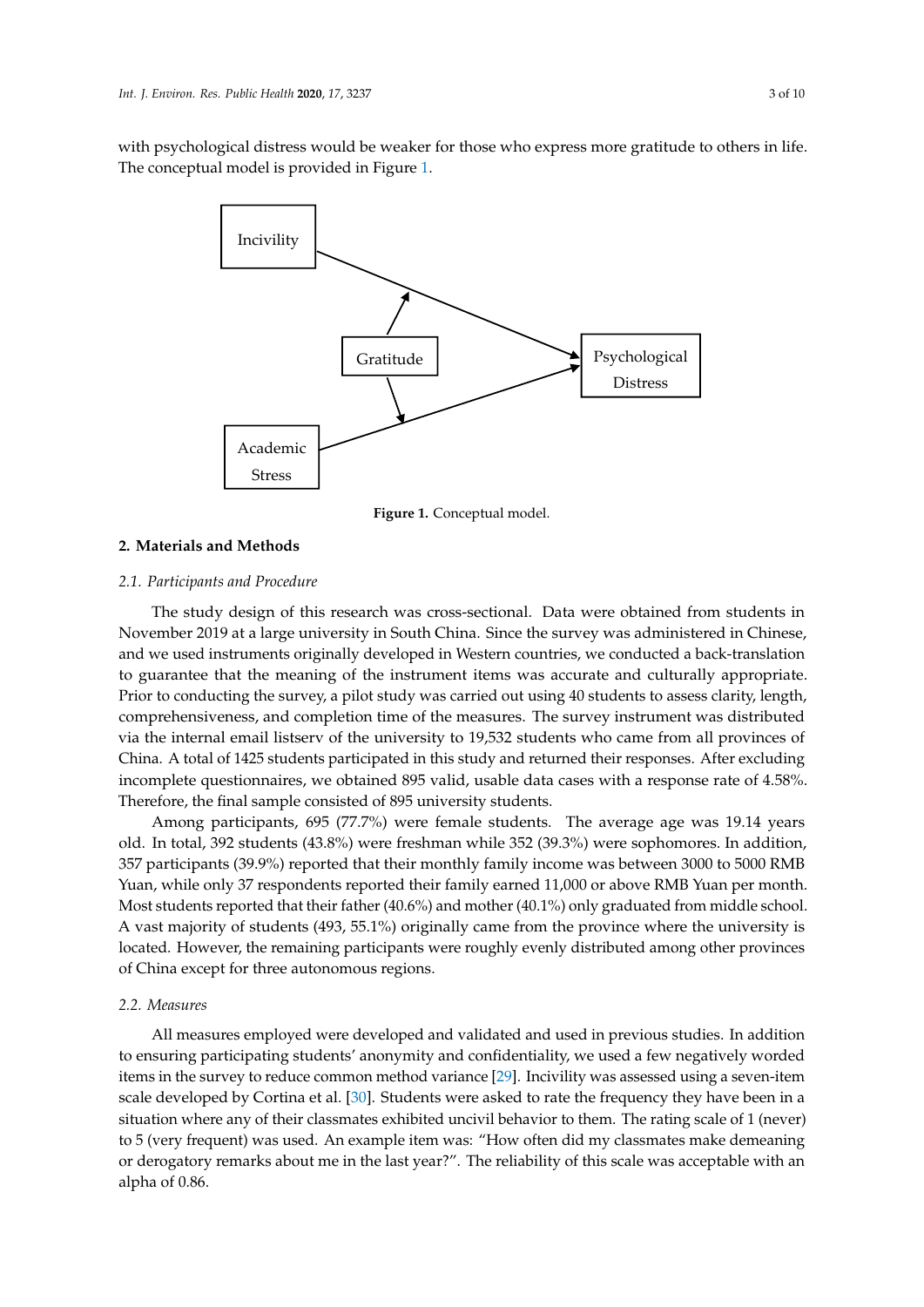Stress was measured using a 10-item scale developed by LePine et al. [\[31\]](#page-9-6). Students were required to rate the extent to which they experienced academic stress on a scale of 1 (no stress) to 5 (a great deal of stress). Two example items were: "The amount of hassles I need to go through to get projects or assignments done" and "The difficulty of the work required in my classes" Cronbach's alpha was acceptable at 0.89.

Gratitude was evaluated using the Gratitude Questionnaire-Six Item Form (GQ-6) developed by McCullough, Emmons, and Tsang [\[32\]](#page-9-7). Participants rated the extent to which they agreed with statements on a scale ranging from 1 (strongly disagree) to 5 (strongly agree). One example item was: "I have so much in life to be thankful for" The measure had an adequate internal consistency ( $\alpha = 0.83$ ).

Psychological distress was measured using K6 screening scale developed by Kessler et al. [\[33\]](#page-9-8). Students rated on a scale of 1 (never) to 5 (very often) how often they felt psychologically distressed, such as hopeless. The reliability of this scale was 0.88.

Control variables included age, gender, and family income. These variables were found to predict psychological distress in previous research [\[33–](#page-9-8)[35\]](#page-9-9). For gender, we coded male as "1" and female as "2". In terms of age, we coded age 18 as "1", age 19 as "2", age 20 as "3", age 21 as "4", age 22 as "5", and age 23 or above as "6". With respect to family income, we coded family monthly income below 3000 RMB Yuan as "1", 3000–5000 as "2", 5000–7000 as "3", 7000–9000 as "4", and above 9000 as "5".

#### **3. Methods**

SPSS version 22 was utilized to conduct statistical analysis. Mplus was used to test convergent and discriminant validities of the main variables. Independent sample t-tests were used to examine whether there were gender differences in terms of the four continuous variables: incivility, stress, gratitude, and psychological wellbeing. We also used multiple hierarchical linear regression analysis to test relationships between the aforementioned four variables and the moderating effect of gratitude, controlling for age, gender, grade, and household income. The *p*-values ≤0.05 were considered throughout as statistically significant. We used Harman's single factor test to check whether there was common method variance in the data. Results revealed that one single factor only explained 26.86% of the variance, much lower than 50%, indicating no major issues with common method variance. Means, standard deviations, reliability, and intercorrelations between study variables are shown in Table [1.](#page-3-0)

<span id="page-3-0"></span>

| М    | SD   |          | $\overline{2}$ | 3         | 4         | 5        | 6         | 7 |
|------|------|----------|----------------|-----------|-----------|----------|-----------|---|
| 2.14 | 1.12 |          |                |           |           |          |           |   |
| 1.78 | 0.42 | $-0.06$  |                |           |           |          |           |   |
| 2.34 | 1.27 | 0.03     | $-0.08*$       |           |           |          |           |   |
| 2.45 | 0.75 | 0.03     | $-0.06$        | $-0.04$   |           |          |           |   |
| 2.98 | 0.56 | 0.02     | 0.04           | $-0.12**$ | $0.30**$  |          |           |   |
| 3.89 | 0.63 | $-0.07*$ | $0.15**$       | 0.00      | $-0.10**$ | $-0.01$  |           |   |
| 2.45 | 0.72 | $0.08*$  | 0.01           | $-0.04$   | $0.37**$  | $0.52**$ | $-0.20**$ |   |
|      |      |          |                |           |           |          |           |   |

**Table 1.** Means, standard deviations, reliabilities, and intercorrelations between variables.

Note: N = 895; M = mean; SD = standard deviation. \* Correlation is significant at 0.05 level (2-tailed). \*\* Correlation is significant at 0.01 level (2-tailed).

As can be seen from Table [1,](#page-3-0) gender is associated with gratitude ( $r = 0.15$ ,  $p < 0.01$ ). However, it has no significant relationship with incivility, stress, and psychological wellbeing. Psychological distress is significantly related to incivility ( $r = 0.37$ ,  $p < 0.01$ ), stress ( $r = 0.52$ ,  $p < 0.01$ ), and gratitude (r = −0.20, *p* < 0.01), whereas correlation between stress and gratitude is not statistically significant.

Confirmatory factor analysis (CFA) was performed to test convergent and discriminant validities of main variables (i.e., incivility, academic stress, gratitude, and psychological distress). For this purpose, we compared four measurement models. In the three-factor model, we combined incivility and academic stress because they were two independent variables. In the two-factor model, incivility, academic stress, and gratitude were put together as one variable. The fit indices of all four models are shown in Table [2.](#page-4-0) As can be seen from this table, the four-factor model provided a good fit with the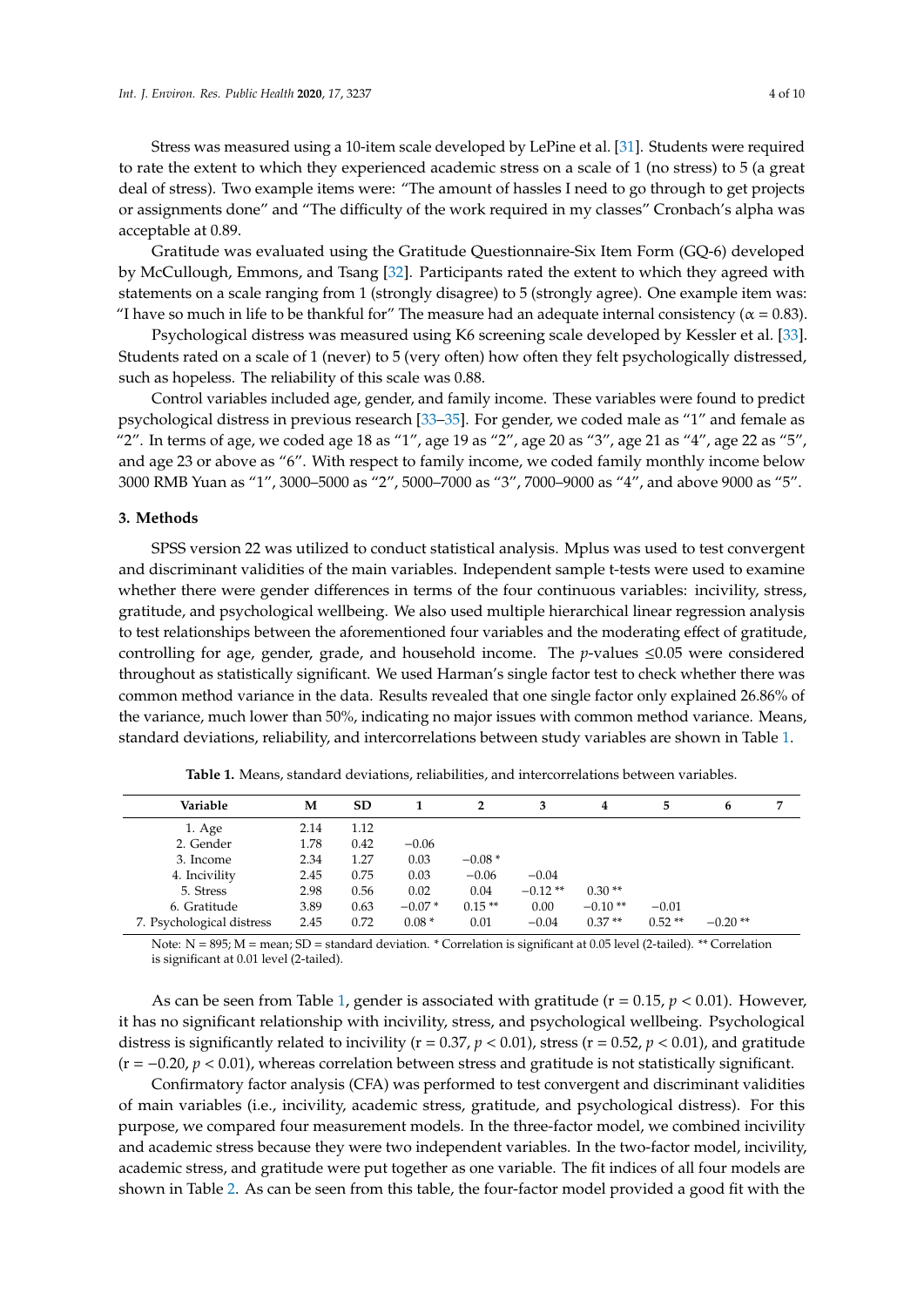data and was much better than any other models ( $\chi^2$  = 502.17,  $df$  = 203, RMSEA = 0.04, CFI = 0.96,  $TLI = 0.96$ ,  $SRMR = 0.04$ ). Thus, the discriminant validity was established. In addition, the factor loadings in the four-factor model were all greater than 0.50 and all values of average variance extracted (AVE) for the four variables were also greater than 0.50. Therefore, convergent validities were achieved for all four variables.

<span id="page-4-0"></span>

| Model                                    | $\chi^2$ | df  | $\Delta \chi^2$ | <b>RMSEA</b> | <b>CFI</b> | TLI  | <b>SRMR</b> |
|------------------------------------------|----------|-----|-----------------|--------------|------------|------|-------------|
| Four-factor model<br>IN, ST, GR, PS      | 502.17   | 203 |                 | 0.04         | 0.96       | 0.96 | 0.04        |
| Three-factor model<br>$IN + ST$ , GR, PS | 2289.18  | 206 | 1787.01 **      | 0.11         | 0.73       | 0.70 | 0.12        |
| Two-factor model<br>$IN + ST + GR$ , PS  | 3793.65  | 208 | 3291.48**       | 0.14         | 0.54       | 0.48 | 0.16        |
| One factor model<br>$IN + ST + GR + PS$  | 4759.14  | 209 | 4256.97**       | 0.16         | 0.41       | 0.35 | 0.16        |

|  | Table 2. Model comparison. |
|--|----------------------------|
|--|----------------------------|

Note: N = incivility; ST = academic stress; GR = gratitude; PS = psychological distress. \*\*  $p < 0.01$ .  $\Delta \chi^2$  is  $\chi^2$ difference between respective and four-factor models.

#### **4. Results**

Results from independent sample t-tests revealed that there were no statistically significant differences between male and female students in terms of incivility, stress, and psychological wellbeing. However, discrepancies between male and female students were significant, with female participants reporting more gratitude towards others (t = −4.43, *p* < 0.001).

Hierarchical multiple regression analysis was performed to examine the relationships between incivility, stress, gratitude, and psychological wellbeing, as well as the moderating effect of gratitude. We mean-centered the values of incivility, stress, and gratitude [\[36\]](#page-9-10). Results are presented in Table [3.](#page-5-0) As seen from this table, there was a significant main effect of incivility in both Model 2 ( $\beta = 0.22$ , *p* < 0.01) and Model 3 (β = 0.22, *p* < 0.01), indicating that students feel more psychologically unhealthy under high-level incivility from their classmates. We also found that a significant effect of stress in both Model 2 (β = 0.46, *p* < 0.01) and Model 3 (β = 0.46, *p* < 0.01) revealed that students experience more psychological distress issues under high academic stress. In addition, the effect of gratitude on psychological distress was also negatively significant in both Model 2 (β = −0.18, *p* < 0.01) and Model 3 (β = −0.17, *p* < 0.01), indicating that college students who express more appreciation to others suffer less from psychological distress problems. Most importantly, the interaction term between incivility and gratitude was significant in Model 3 (β = 0.07,  $p$  < 0.05). However, there was no significant moderating effect of gratitude on the relationship between incivility and psychological wellbeing.

Following the guidelines of Aiken and West [\[36\]](#page-9-10), we plotted the regression of psychological distress on incivility to assess the moderation effect at two values of gratitude (mean +1 standard deviation and mean −1 standard deviation) (Figure [2\)](#page-5-1). As illustrated in this figure, the higher the level of gratitude, the stronger the relationship between incivility and psychological wellbeing. When incivility is low, students with a low level of gratitude experience more severe psychological distress problems. However, as the level of incivility becomes higher, psychological distress issues become less different across these two gratitude groups.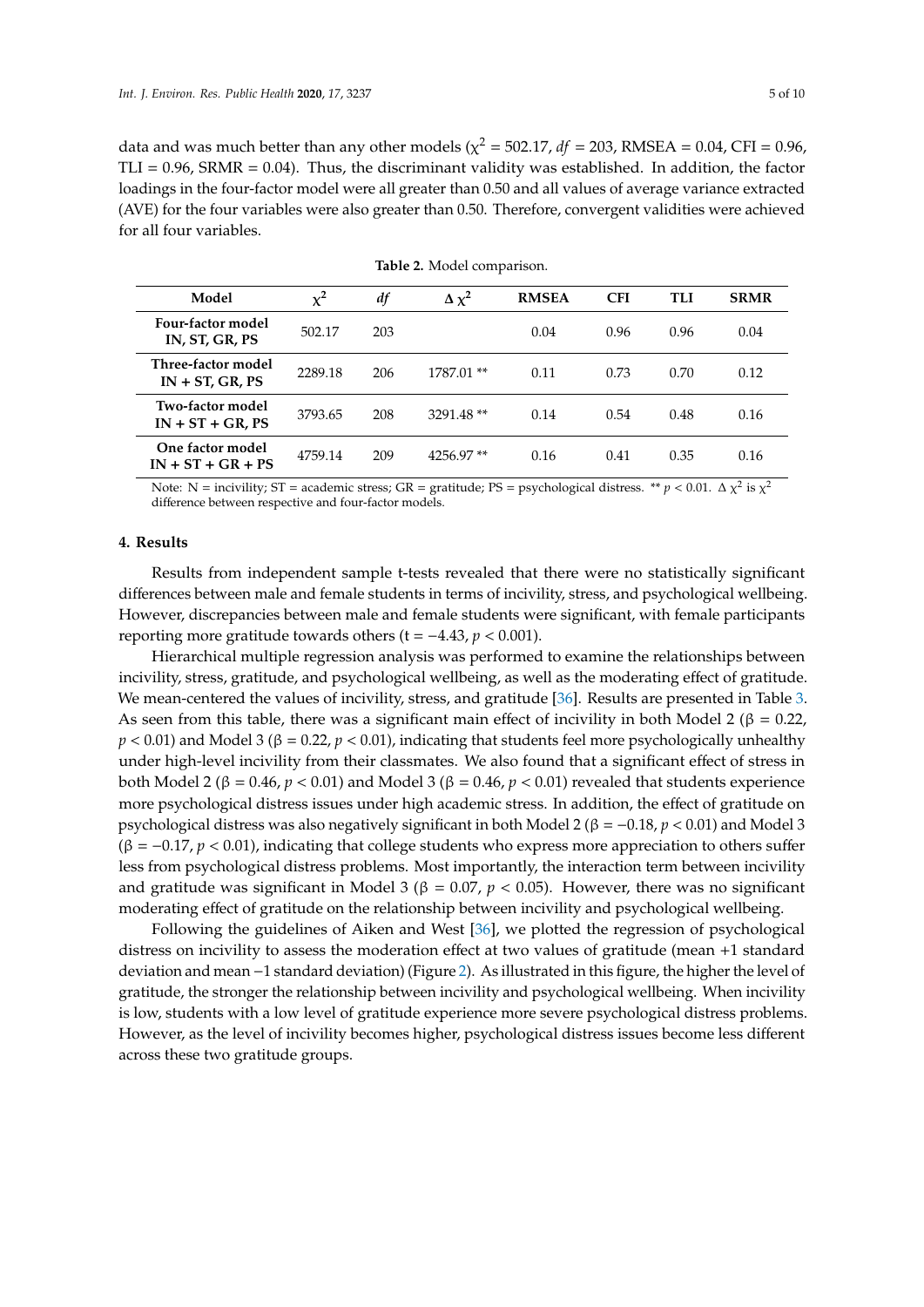<span id="page-5-0"></span>

| Variable                 | <b>Psychological Distress</b> |                    |                    |  |  |
|--------------------------|-------------------------------|--------------------|--------------------|--|--|
|                          | Model 1                       | Model 2            | Model 3            |  |  |
| <b>Control Variables</b> |                               |                    |                    |  |  |
| Age                      | $0.09**$ (0.00)               | $0.06 * (0.04)$    | $0.06 * (0.04)$    |  |  |
| Gender                   | 0.01(0.58)                    | 0.04(0.22)         | 0.04(0.27)         |  |  |
| Income                   | $-0.05(0.15)$                 | 0.02(0.47)         | 0.02(0.49)         |  |  |
| Predictors               |                               |                    |                    |  |  |
| Incivility               |                               | $0.22$ ** $(0.00)$ | $0.22$ ** $(0.00)$ |  |  |
| <b>Stress</b>            |                               | $0.46$ ** $(0.00)$ | $0.46$ ** $(0.00)$ |  |  |
| Gratitude                |                               | $-0.18$ ** (0.00)  | $-0.17**$ (0.00)   |  |  |
| Incivility × Gratitude   |                               |                    | $0.07 * (0.02)$    |  |  |
| Stress × Gratitude       |                               |                    | $-0.05(0.11)$      |  |  |
| $\Delta R^2$             | $0.01$ ** $(0.00)$            | $0.35$ ** $(0.00)$ | $0.01 * (0.02)$    |  |  |
| F                        | $2.82 * (0.03)$               | $83.11**$ (0.00)   | $63.32**$ (0.00)   |  |  |

Table 3. Results of hierarchical multiple regression.

<span id="page-5-1"></span>Note: \*\*  $p < 0.01$ ; \*  $p < 0.05$ . p-Values are in parentheses. All values were standardized regression coefficients.



**Figure 2.** Moderation effect between incivility and gratitude on psychological wellbeing.

### **5. Discussion**

Using a sample of 895 students recruited from a university in South China, we investigated the relationships between incivility, academic stress, gratitude, and psychological distress. In addition, we examined underlying mechanisms through which incivility and academic stress affect students' psychological distress. That is, we tested how incivility and academic stress interact with gratitude to predict students' psychological distress. Moreover, we compared differences between male and female students with respect to incivility, academic stress, gratitude, and psychological distress.

Results of this study illustrate that incivility is positively associated with psychological distress. Our findings are consistent with prior studies [\[18](#page-8-15)[,19](#page-8-16)[,37\]](#page-9-11). Academic stress was also confirmed as related to psychological distress. This conclusion is also in line with previous research that examined the aforementioned relationship [\[11,](#page-8-8)[12\]](#page-8-9). It was also identified that gratitude moderates the relationship between incivility and psychological distress. However, no significant moderating effect of gratitude was found in the relationship between academic stress and psychological distress, which is contrary to our expectations.

In low incivility environments, grateful students are less likely to suffer from psychological distress than those with low levels of gratitude. It is sensible because under normal conditions, grateful individuals tend to hold a positive attitude towards life, take more pleasure from benefits in life, and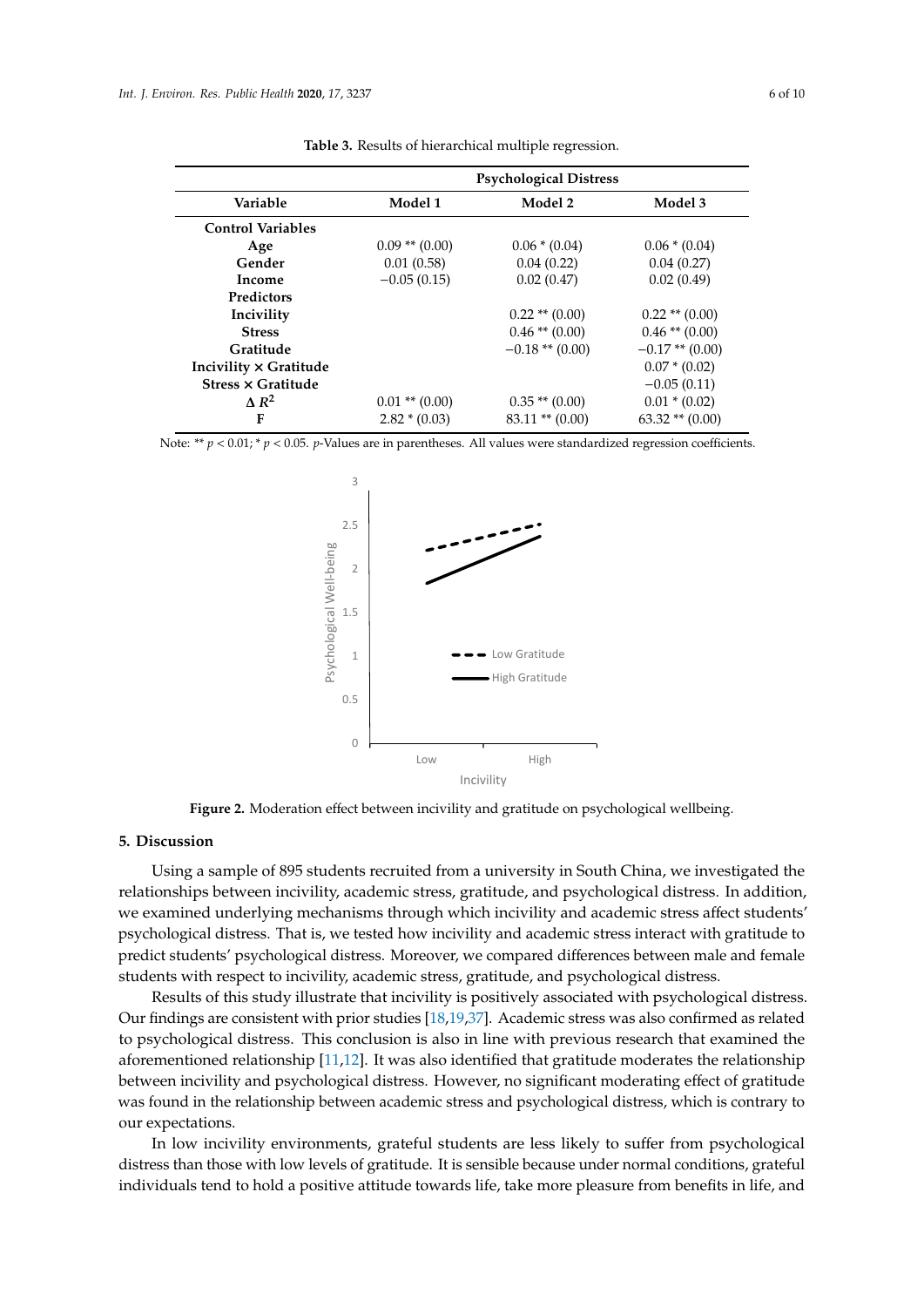feel happier [\[38\]](#page-9-12). As uncivil behaviors or comments become relatively more frequent, grateful students can still keep psychologically healthier. However, as incivility frequency increases, the psychological distress college students experience increases more rapidly for grateful students. A possible reason would be that grateful individuals take uncivil communications more seriously and attempt to resolve conflicts to maintain high-quality interpersonal relationships with others [\[39\]](#page-9-13). Most probably they attribute sources of these uncivil behaviors and comments to themselves and ruminate on how they could change their thoughts, thus aggravating their psychological problems [\[40\]](#page-9-14).

In this study, we did not find any gender differences on perceived incivility, perceived level of stress, and reported psychological health. The finding of no gender disparity on perceived stress and psychological distress contradicts the study results of Moksnes and Lazarewicz [\[28\]](#page-9-3). In their research on Norwegian adolescents from 13 to 18 years old, they found that boys scored lower than girls on stress and symptoms of depression and anxiety. These inconsistencies may be attributed to the difference of age range. Another plausible reason could be the emphasis Chinese universities place equally on both male and female students. In our study, the sample participants were Chinese college students who were developing or built their own resilience and coping strategies. In Chinese universities, there are counselors at both university and department levels dedicated to helping students with personal, emotional, and psychological concerns. When facing stress and adversity, both male and female students are likely to be equipped with the same skills to handle negative situations encountered and to perceive the stress as less severe. However, female college students, compared to male students, were found to be more likely to express gratitude towards others. This finding corresponds with previous studies showing that women tend to report higher levels of gratitude than men [\[41–](#page-9-15)[43\]](#page-9-16). As reasoned by Watkins et al. [\[44\]](#page-9-17), men generally associate gratitude with weakness in personality. Therefore, men tend to avoid expressions of gratitude to protect their masculinity and maintain their social status.

This study makes both theoretical and practical contributions. First, research examining the association between incivility, academic stress, and psychological distress in the Chinese context is scarce. Using Chinese college students as a study sample is even more scant. This study adds to the current literature by enhancing our understanding of whether incivility and academic stress influence students' psychological distress in a Chinese university setting. Additionally, given that little is known about how incivility and stress affect psychological health, testing the moderating effects of gratitude helps us gain an understanding of boundary conditions under which such an association might occur. Therefore, this study might fill a theoretical gap in the literature. Third, findings of this study could provide insight and timely advice to Chinese university students on how to keep psychologically healthy. Especially during this difficult time of novel coronavirus outbreak, students are learning online from home. The study of gratitude and stress might offer some useful guidelines to develop positive psychology-based student counseling interventions to help Chinese students cope with adversity and hardship.

### **6. Limitations**

Although we used a relatively large sample size and well-validated instrument scales, this study has some limitations. First, the data used in this study were obtained from a single source (i.e., university students). We reduced common method variance by using some negatively-worded items, ensuring anonymity and confidentiality. However, there is still a potential for common method variance to bias our study results. Future studies could adopt as many measures as possible, as recommended by Podsakoff et al. [\[29\]](#page-9-4), to further minimize this issue. Second, this study was cross-sectional in nature, which precludes us from making a causal conclusion about the main and moderation effects. If possible, a longitudinal study or experimental design is recommended to interpret the relationships between incivility, academic stress, and psychological distress in a causal way. Third, despite the large sample size in this study, most participants came from the province where the university is located and no students from the three autonomous regions participated in this study. This sample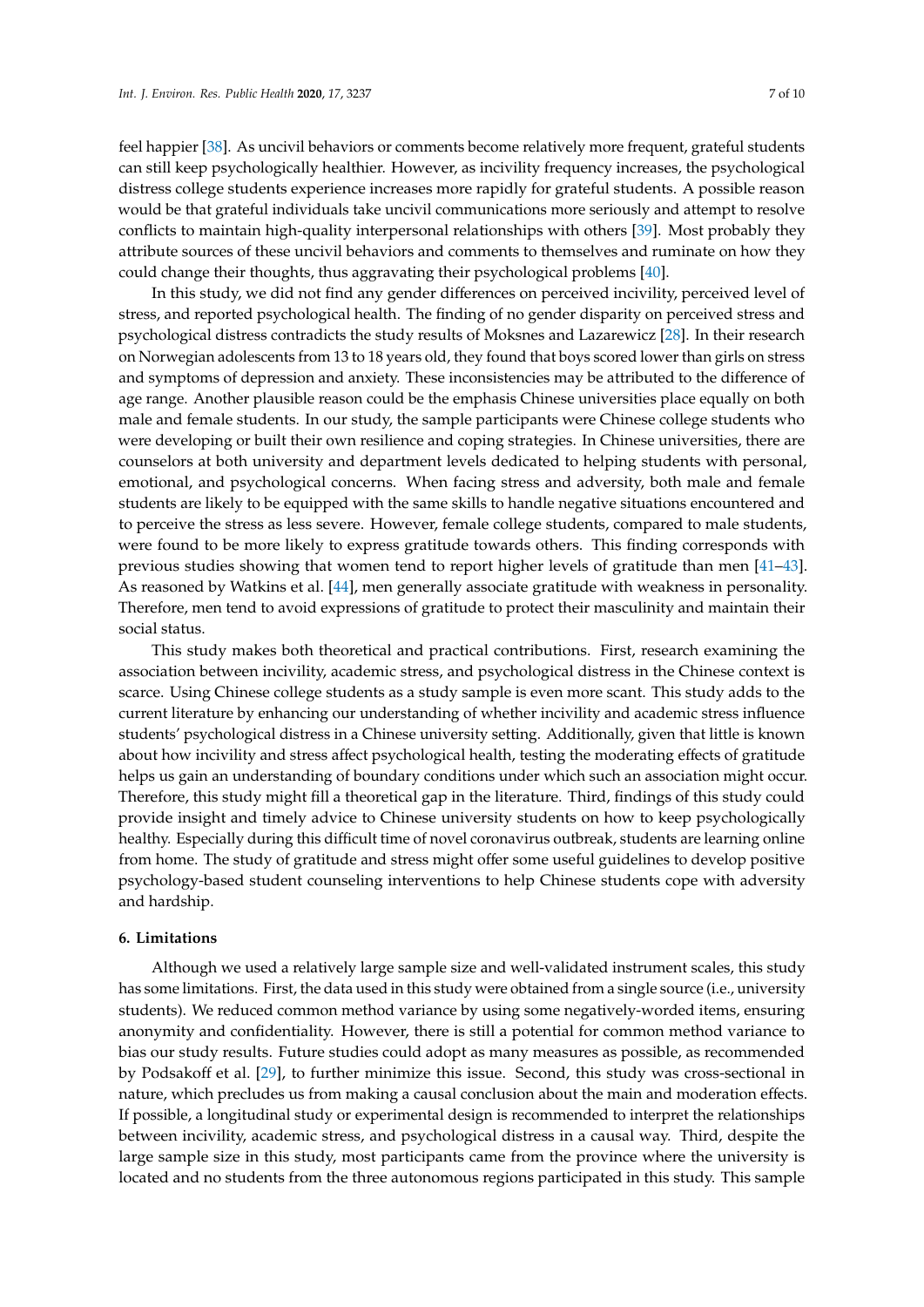distribution, together with a low response rate (4.58%), might bias the study results. Future studies could collect more data from other provinces in order to be more representative of the whole Chinese student population. Next, we only solicited data from one university in China. Although students were from all parts of China, the sample may not represent the whole college student population in China. Finally, we only used gratitude as a moderator to examine how incivility and academic stress impact students' psychological health, ignoring other possible mediators and moderators. If more variables were examined in the study, such as rumination, personality traits, and students' attribution, we could gain a higher understanding of the underlying mechanisms and boundary conditions about how, whether, and when such effects might be most likely to occur.

#### **7. Conclusions**

This study showed that both incivility and academic stress positively affect university students' psychological health. It also demonstrated that gratitude moderates the relationship between incivility and psychological distress after controlling for age, gender, and family income. However, the interaction of gratitude and academic stress does not significantly impact university students' psychological health. For highly grateful students, the relationship between incivility and psychological distress is stronger than those with low levels of gratitude. In addition, female students scored higher on gratitude than male students, whereas there were no differences between these two groups on perceived incivility, perceived academic pressure, and psychological distress. This study contributed insight into the moderating role of gratitude in the incivility–psychological distress relationship. To advance our understanding, future researchers could use more measures to combat common method bias, employ a longitudinal study or experimental design to create causal interpretation, and recruit more representative samples for the study results to be generalized.

Incivility is a rude or impolite attitude or behavior towards others. Considering the vagueness and prevalence of incivility, maintaining civility on campus still remains a great concern for most college administers [\[45\]](#page-9-18). Incivility interferes with a harmonious and cooperative learning atmosphere, contributing to increased psychological distress among college students. Given its widespread effect on both students and college culture, colleges and universities should take measures to tackle this disturbing issue. At the college or university level, administers should create a culture in which each and every student is treated with respect, fairness, and equality. At the department level, college counseling staff and department faculty should make it clear what behaviors students need to follow and what should be avoided. In addition, they should provide counseling to help change students' behaviors. Furthermore, students as individuals also need to understand their own roles and assume corresponding responsibilities. They must stand up against any uncivilized behaviors occurring on campus in order to stop such behaviors. In this way, we can facilitate civility and enhance learning effectiveness among college students.

**Author Contributions:** Conceptualization, S.Q.; data curation, N.H. and H.W.; formal analysis, S.Q.; funding acquisition, N.H.; methodology, S.Q.; resources, H.W.; software, S.Q.; supervision, N.H.; writing—original draft, S.Q. and A.A.; writing—review and editing, S.Q. All authors have read and agreed to the published version of the manuscript.

**Funding:** This research received no external funding.

**Acknowledgments:** We would like to thank the students at a Chinese university for their participation in this study. The study received no funding from any institutions.

**Conflicts of Interest:** The authors declare no conflict of interest.

#### **References**

- <span id="page-7-0"></span>1. ul Haq, M.A.; Dar, I.S.; Aslam, M.; Mahmood, Q.K. Psychometric study of depression, anxiety and stress among university students. *J. Public Health* **2018**, *26*, 211–217. [\[CrossRef\]](http://dx.doi.org/10.1007/s10389-017-0856-6)
- <span id="page-7-1"></span>2. Ridner, S.H. Psychological distress: Concept analysis. *J. Adv. Nurs.* **2004**, *45*, 536–545. [\[CrossRef\]](http://dx.doi.org/10.1046/j.1365-2648.2003.02938.x) [\[PubMed\]](http://www.ncbi.nlm.nih.gov/pubmed/15009358)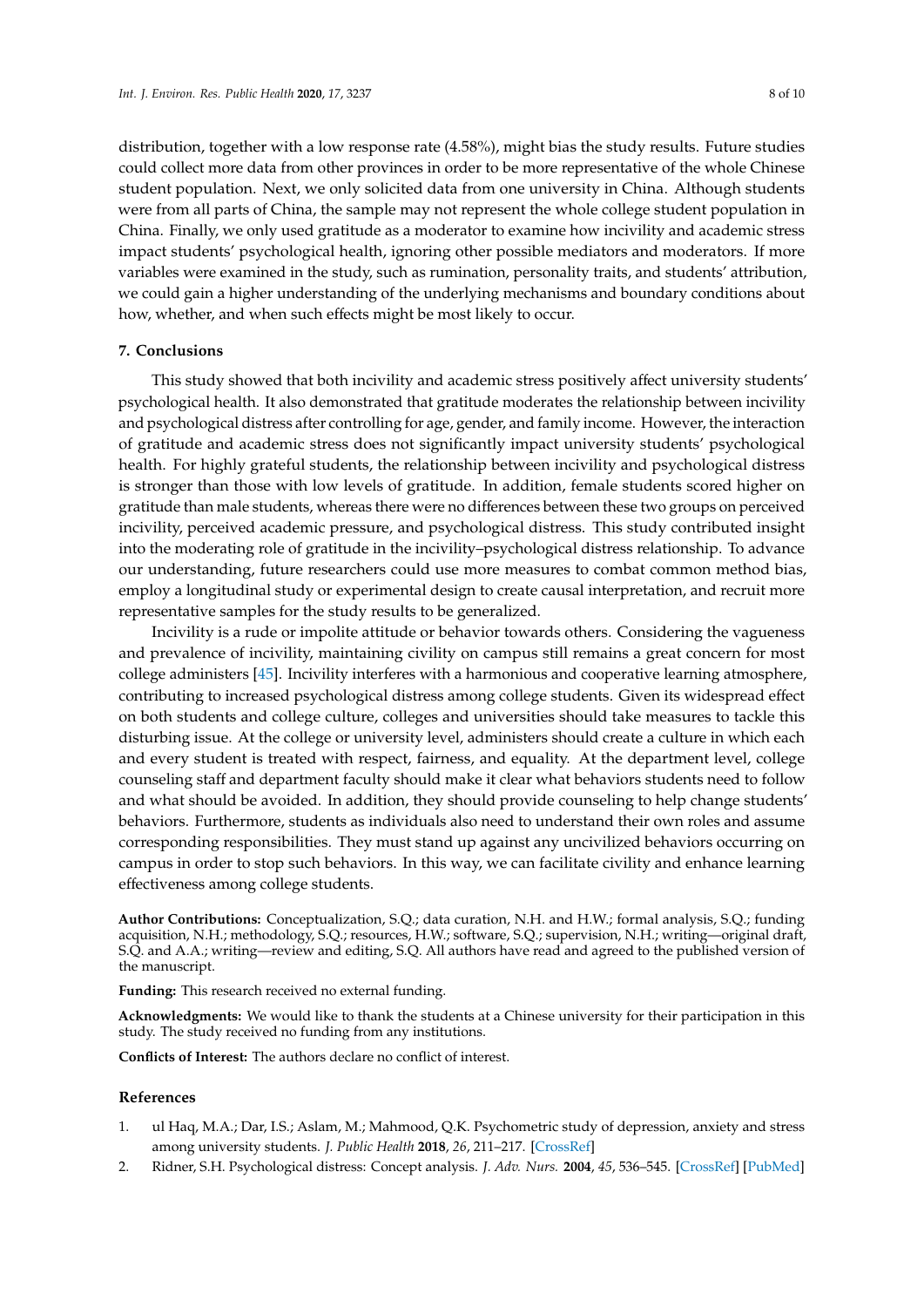- <span id="page-8-0"></span>3. Marquez, P.V.; Saxena, S. Making mental health a global priority. In *Cerebrum: The Dana Forum on Brain Science*; Dana Foundation: New York, NY, USA, 2016; pp. 10–16.
- <span id="page-8-1"></span>4. WHO. *Depression and Other Common Mental Disorders: Global Health Estimates*; World Health Organization: Geneva, Switzerland, 2017; Available online: https://[apps.who.int](https://apps.who.int/iris/bitstream/handle/10665/254610/WHO-MSD-MER-2017.2-eng.pdf)/iris/bitstream/handle/10665/254610/WHO-[MSD-MER-2017.2-eng.pdf](https://apps.who.int/iris/bitstream/handle/10665/254610/WHO-MSD-MER-2017.2-eng.pdf) (accessed on 5 March 2020).
- <span id="page-8-2"></span>5. Bayram, N.; Bilgel, N. The prevalence and socio-demographic correlations of depression, anxiety and stress among a group of university students. *Soc. Psychiatry Psychiatr. Epidemiol.* **2008**, *43*, 667–672. [\[CrossRef\]](http://dx.doi.org/10.1007/s00127-008-0345-x) [\[PubMed\]](http://www.ncbi.nlm.nih.gov/pubmed/18398558)
- <span id="page-8-3"></span>6. Liu, X.; Ping, S.; Gao, W. Changes in undergraduate students' Psychological well-being as they experience university life. *Int. J. Environ. Res. Public Health* **2019**, *16*, 2864. [\[CrossRef\]](http://dx.doi.org/10.3390/ijerph16162864)
- <span id="page-8-4"></span>7. Hossain, S.; Anjum, A.; Uddin, M.E.; Rahman, M.A.; Hossain, M.F. Impacts of socio-cultural environment and lifestyle factors on the psychological health of university students in Bangladesh: A longitudinal study. *J. A*ff*ect. Disord.* **2019**, *256*, 393–403. [\[CrossRef\]](http://dx.doi.org/10.1016/j.jad.2019.06.001)
- <span id="page-8-5"></span>8. Massee, R. Qualitative and quantitative analyses of psycho-logical distress: Methodological complementarity and ontological incommensurability. *Qual. Health Res.* **2000**, *10*, 411–423. [\[CrossRef\]](http://dx.doi.org/10.1177/104973200129118426)
- <span id="page-8-6"></span>9. Hobfoll, S.E. Conservation of resources: A new attempt at conceptualizing stress. *Am. Psychol.* **1989**, *44*, 513. [\[CrossRef\]](http://dx.doi.org/10.1037/0003-066X.44.3.513)
- <span id="page-8-7"></span>10. Zhang, L.; Jue, F.U.; Benxian, Y.A.O.; Zhang, Y. Correlations among Work Stressors, Work Stress Responses, and Subjective Well-Being of Civil Servants: Empirical Evidence from China. *Iran J. Public Health* **2019**, *48*, 1059.
- <span id="page-8-8"></span>11. LePine, J.A.; Podsakoff, N.P.; LePine, M.A. A meta-analytic test of the challenge stressor–hindrance stressor framework: An explanation for inconsistent relationships among stress and performance. *Acad. Manag. J.* **2005**, *48*, 764–775. [\[CrossRef\]](http://dx.doi.org/10.5465/amj.2005.18803921)
- <span id="page-8-9"></span>12. Wu, H.; Qiu, S.; Dooley, L.M.; Ma, C. The Relationship between Challenge and Hindrance Stressors and Emotional Exhaustion: The Moderating Role of Perceived Servant Leadership. *Int. J. Environ. Res. Public Health* **2020**, *17*, 282. [\[CrossRef\]](http://dx.doi.org/10.3390/ijerph17010282) [\[PubMed\]](http://www.ncbi.nlm.nih.gov/pubmed/31906094)
- <span id="page-8-10"></span>13. Hudd, S.S.; Dumlao, J.; Erdmann-Sager, D.; Murray, D.; Phan, E.; Soukas, N.; Yokozuka, N. Stress at college: Effects on health habits, health status and self-esteem. *Coll. Stud. J.* **2000**, *34*, 217–227.
- <span id="page-8-11"></span>14. Pedrelli, P.; Nyer, M.; Yeung, A.; Zulauf, C.; Wilens, T. College students: Mental health problems and treatment considerations. *Acad. Psych.* **2015**, *39*, 503–511. [\[CrossRef\]](http://dx.doi.org/10.1007/s40596-014-0205-9) [\[PubMed\]](http://www.ncbi.nlm.nih.gov/pubmed/25142250)
- <span id="page-8-12"></span>15. Sliter, M.; Jex, S.; Wolford, K.; McInnerney, J. How rude! Emotional labor as a mediator between customer incivility and employee outcomes. *J. Occup. Health Psychol.* **2010**, *15*, 46–481. [\[CrossRef\]](http://dx.doi.org/10.1037/a0020723) [\[PubMed\]](http://www.ncbi.nlm.nih.gov/pubmed/21058859)
- <span id="page-8-13"></span>16. Berger, B.A. Incivility. *Am. J. Pharm. Educ.* **2000**, *64*, 445–450.
- <span id="page-8-14"></span>17. Lane, S.D.; McCourt, H. Uncivil communication in everyday life: A response to Benson's "The Rhetoric of Civility". *J. Contemp. Rhetor.* **2013**, *3*, 17–29.
- <span id="page-8-15"></span>18. Arnold, K.A.; Walsh, M.M. Customer incivility and employee well-being: Testing the moderating effects of meaning, perspective taking and transformational leadership. *Work Stress* **2015**, *29*, 362–378. [\[CrossRef\]](http://dx.doi.org/10.1080/02678373.2015.1075234)
- <span id="page-8-16"></span>19. Park, Y.; Fritz, C.; Jex, S.M. Daily cyber incivility and distress: The moderating roles of resources at work and home. *J. Manag.* **2018**, *44*, 2535–2557. [\[CrossRef\]](http://dx.doi.org/10.1177/0149206315576796)
- <span id="page-8-17"></span>20. Rose, K.; Jenkins, S.; Mallory, C.; Astroth, K.; Woith, W.; Jarvill, M. An Integrative Review Examining Student-to-Student Incivility and Effective Strategies to Address Incivility in Nursing Education. *Nurs. Educ.* **2020**, *45*, 165–168. [\[CrossRef\]](http://dx.doi.org/10.1097/NNE.0000000000000719)
- <span id="page-8-18"></span>21. Emmons, R.A.; Stern, R. Gratitude as a psychotherapeutic intervention. *J. Clin. Psychol.* **2013**, *69*, 846–855. [\[CrossRef\]](http://dx.doi.org/10.1002/jclp.22020)
- <span id="page-8-19"></span>22. Leong, J.L.; Chen, S.X.; Fung, H.H.; Bond, M.H.; Siu, N.Y.; Zhu, J.Y. Is gratitude always beneficial to interpersonal relationships? The interplay of grateful disposition, grateful mood, and grateful expression among married couples. *Pers. Soc. Psychol. Bull.* **2020**, *46*, 64–78. [\[CrossRef\]](http://dx.doi.org/10.1177/0146167219842868)
- <span id="page-8-20"></span>23. Weiner, B. An attributional theory of achievement motivation and emotion. *Psychol. Rev.* **1985**, *92*, 548–573. [\[CrossRef\]](http://dx.doi.org/10.1037/0033-295X.92.4.548) [\[PubMed\]](http://www.ncbi.nlm.nih.gov/pubmed/3903815)
- <span id="page-8-21"></span>24. Emmons, R.A. *Gratitude Works: A Twenty-One-Day Program for Creating Emotional Prosperity*; Jossey-Bass: San Francisco, CA, USA, 2013.